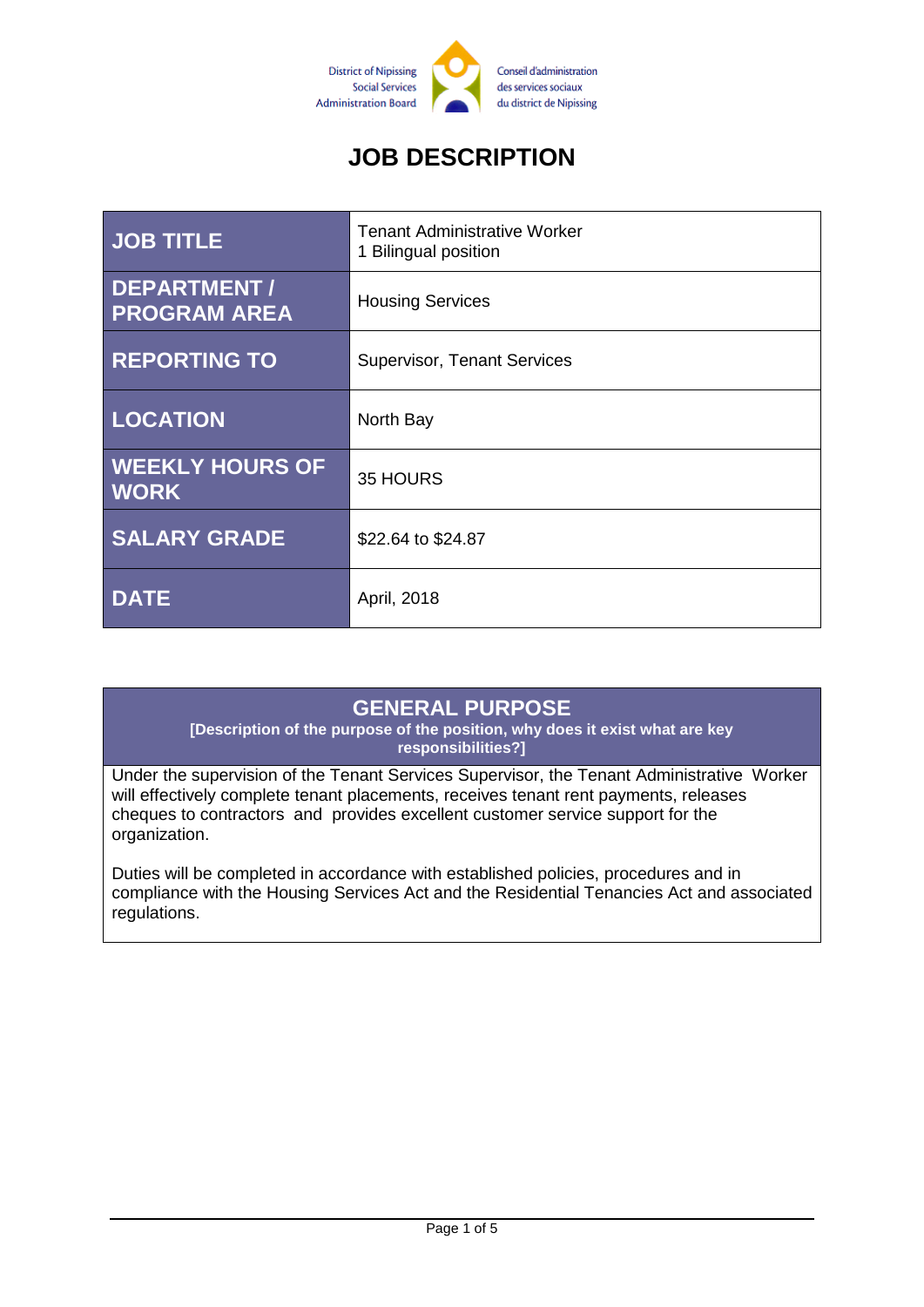# **KEY ACTIVITIES**

**[Name and list under each the key activities of the position and percentage estimate of time for each section.]**

As a member of the Tenant Services Team; acts as the initial point of contact between tenants and staff of Housing Services.

Coordinates the flow of clients at the front desk ( and over the phone) by welcoming clients, answering routine questions, helping to complete routine documents when needed and or redirecting the client to appropriate staff. Clients can be defined as tenants, contractors, suppliers, service agencies and staff

Manages challenging applicants/tenants with care by utilizing conflict-resolution skills to resolve issues prior to reaching escalation. Able to refer complex and irate applicants/tenants to supervisor.

Maintains and coordinates the central records management system which includes file retention schedules (archiving).

Maintains office library including filing of various sector notifications.

Takes payments from tenants; issues receipts, release cheques to contactors; maintain the postdated cheque box.

Re-loads laundry card for tenants and ensures an adequate supply of replacement cards are on hand.

Ensure office equipment/technology is fuly functional (e.g. troubleshooting, repair calls and supplies.

Responsible for stamping all outgoing mail; as well as collecting incoming mail from post office and distributing mail to appropriate Housing Operations Department.

Opens and closes the front office.

#### **Tenancy Placement includes but not limited to:**

Ensure minimal vacancy loss by sending timely offers of accommodations. Monitors and communicates all occupancy details to the Tenant Services Supervisor and Housing Retention Officers.

Coordinates viewing of units with prospective tenants utilizing onsite staff, Tenant Retention Officers are first point of access.

Monitors and maintains market and RGI targets.

Ensure that all tenant documentation; specifically placement related are in compliance with the Housing Services and Residential Tenancies Act and associated regulations. Prepares notes to document relevant applicant/tenant activities and issues.

Maintains an attitude of service excellence by responding efficiently and effectively to tenants needs. Communicates with tenants to resolve placement and/or rent calculation issues.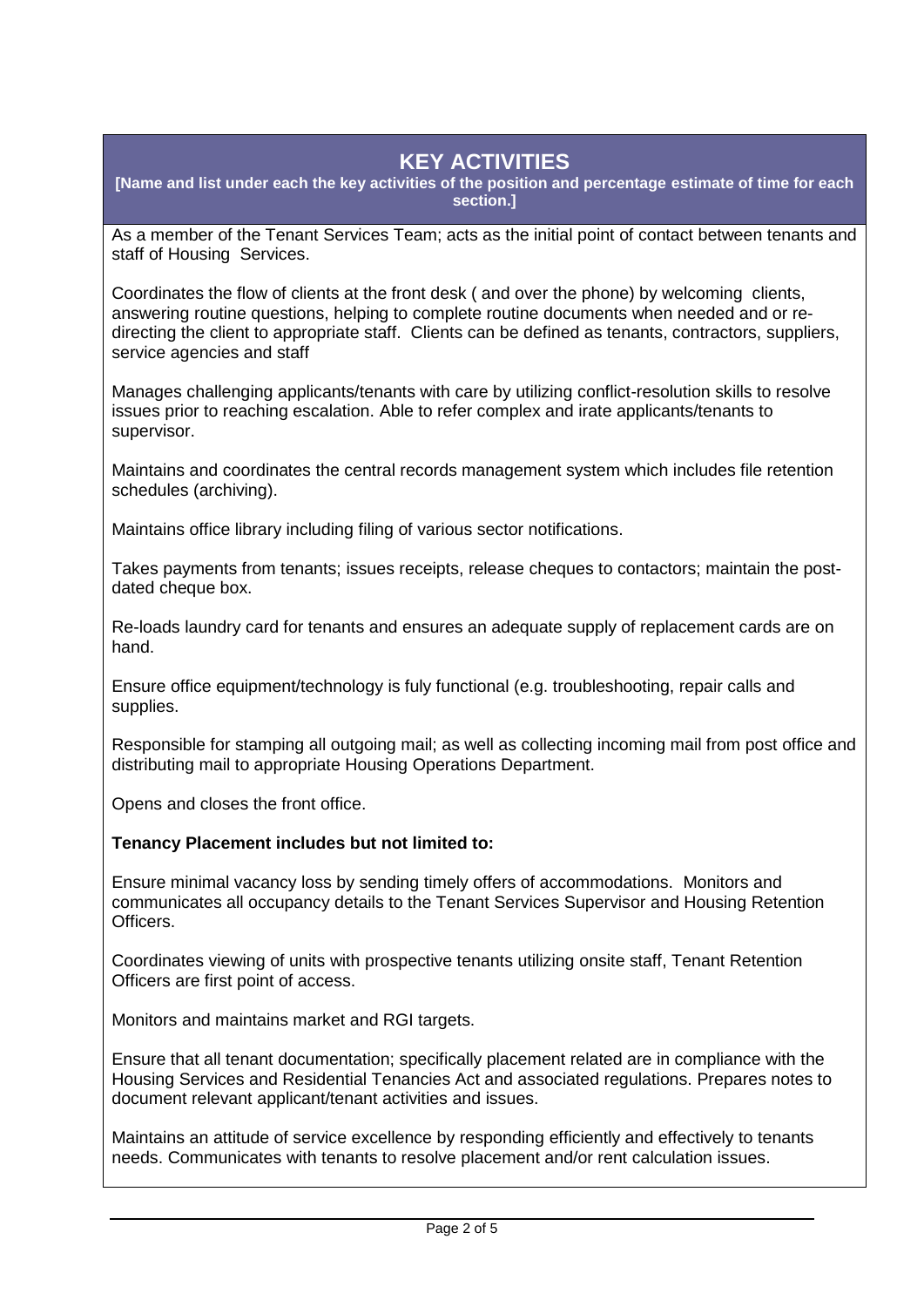Liaises with tenants, Tenant Services team and possibly outside agencies.

Refers more complex inquiries or urgent matters as appropriate to the Tenant Services Supervisor.

If required, maintains separate waiting list and administer application, for example internal transfers.

Prepares and maintains statistical information and reports regarding tenant placement interaction and activities.

Prepares and submits regular reports to the Tenant Services Supervisor identifying issues and concerns.

Provides coverage to the Tenant Support Worker.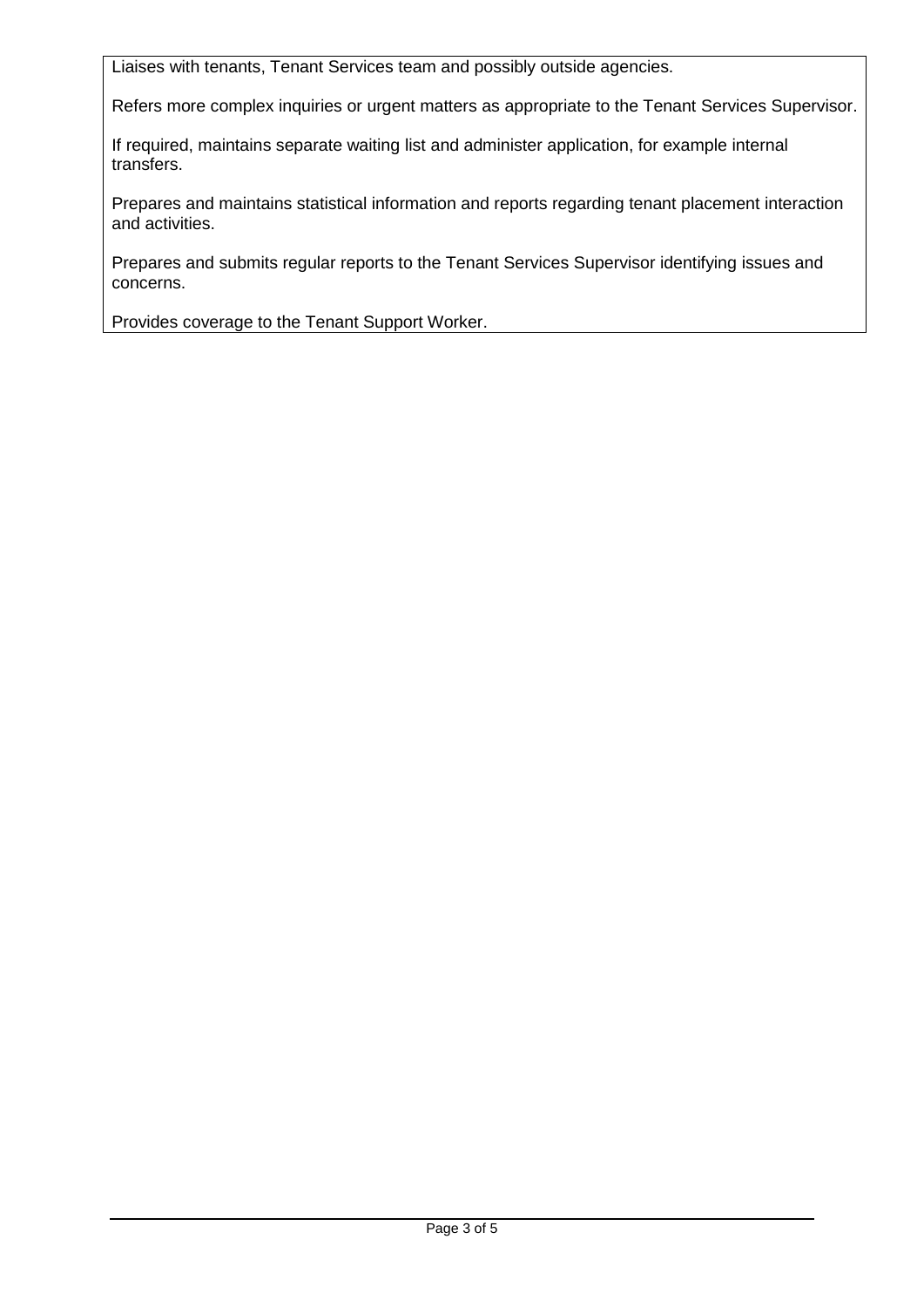# **QUALIFICATIONS**

- Post-secondary Diploma in Office administration or related field or acceptable combination of education and experience
- Minimum 2 years' experience in a front-line role in a human services environment, preferably in a residential tenancies and property management setting.
- Comprehensive knowledge of the Housing Services Act, rent geared to income calculation processes, housing services policies and procedures as well as related Provincial and Federal legislation and accompanying regulations.
- Knowledge of good customer service skills.
- Ability to perform financial calculations with accuracy.
- Possesses a general knowledge of the full range of community resources;
- Detail oriented with keen observation skills:
- High-level proficiency in desktop applications including Microsoft Office Suite;
- Ability to interpret and explain legislation, policy and procedures;
- Ability to communicate effectively and tactfully both oral and written;
- Ability to work in a stressful, fast-paced environment and recognize emergency situations;.
- Ability to maintain composure, compassion and understanding during challenging situations.
- Ability to deal with a diverse client group with tact and diplomacy.
- Excellent organizational skills are required to organize and schedule daily work or tasks, while being sensitive to time constraints and resource availability. Will often be required to work toward meeting tight deadlines.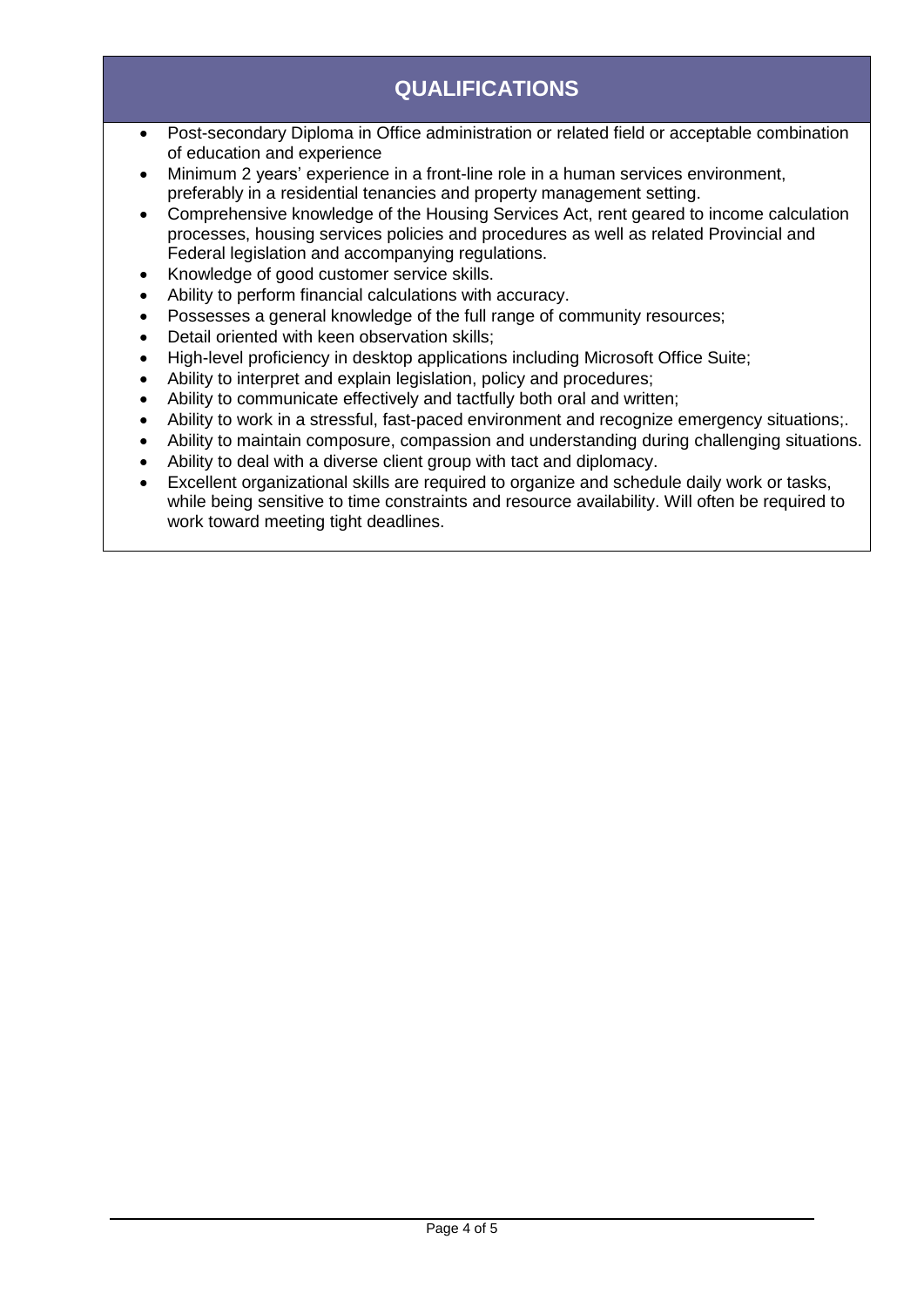# **COMPENSABLE FACTORS**

#### **KNOWLEDGE**

**[This subfactor measures the general knowledge and specialized or vocational training necessary to perform the job duties in a satisfactory manner and has no relationship to the academic achievement of an employee. The degree levels are normally expressed in terms of formal education or equivalent. Similar levels of achievement can be obtained through related experience, courses or selfimprovement.]**

Secondary School Diploma plus additional program or equivalent.

#### **EXPERIENCE**

**[Should be considered when the degrees of knowledge are established. It serves as a scale of measurement for the amount of practical experience that an average individual having the appropriate theoretical knowledge, specific education and specialized training, would require to be able to perform the job duties.]**

Over two years' experience.

#### **JUDGEMENT**

**[Measures the choice of action required in applying methods, procedures, or policies to complete the tasks.]**

The job requires adapting established methods and procedures. Work may involve a choice of methods.

### **MENTAL EFFORT**

**[Measures the period of time wherein mental, visual and/or aural attentiveness is required on the job. Both the frequency and duration of the effort are to be considered.]**

Almost continuous periods of short duration.

### **PHYSICAL ACTIVITY**

**[Measures the physical activity by the type and duration required to perform the duties.]**

Light activity of long duration.

## **DEXTERITY**

**[Measures the level of dexterity required by a job. The levels of manual dexterity are determined by considering the elements of speed and/or accurate hand/eye (or hand/foot) coordination. Movements can be either fine or coarse.]**

Employee is required to perform tasks that demand the accurate coordination of fine movements, where speed is a secondary consideration.